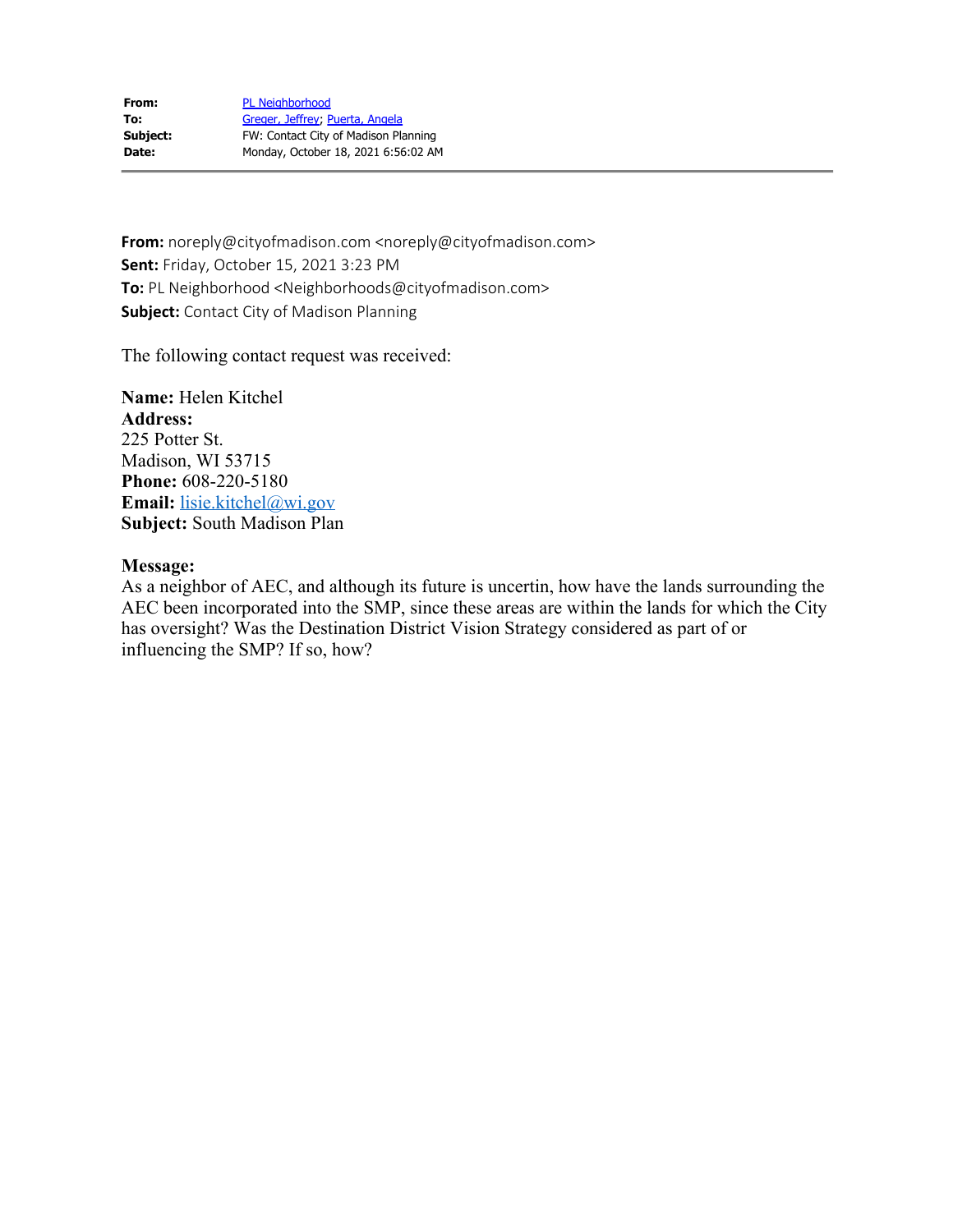| From:    | <b>PL Neighborhood</b>               |
|----------|--------------------------------------|
| To:      | Greger, Jeffrey; Puerta, Angela      |
| Subject: | FW: Contact City of Madison Planning |
| Date:    | Friday, October 15, 2021 6:20:32 AM  |

**From:** noreply@cityofmadison.com <noreply@cityofmadison.com> **Sent:** Thursday, October 14, 2021 5:59 PM **To:** PL Neighborhood <Neighborhoods@cityofmadison.com> **Subject:** Contact City of Madison Planning

The following contact request was received:

**Name:** Margaret Nellis **Company/Organization:** UW Madison Emerita **Address:** 5509 Maywood Road Monona, WI 53716 **Phone:** 608-513-4446 **Email:** [nellismj@gmail.com](mailto:nellismj@gmail.com) **Subject:** South Madison Plan

### **Message:**

I am disappointed that Mr. Robert Pierce is not cited in the Plan, or perhaps I missed it. Mr. Pierce grew up in Bram's Addition and has spent much of his adult life dedicated to making fresh whole foods available via the South Madison Farmers' Market.

I am also disappointed to see, unless I missed it, any reference to the City's Historic Preservation Survey of Underrepresented Communities. As a member of the Madison Trust for Historic Preservation "Community Education Committee", we are exploring ways to collect and share the social histories of several important historic sites within the Plan boundaries.

I also wonder how you arrived at the 12-story height for the slip of land on John Nolan Drive where the new high-rise tower is proposed.

Thank you for the excellent addition of "social artists" such as Hedi Rudd. Her contribution was the best I've ever seen from City Planning in over 20 years! And Hedi acknowledged to me that even she forgot to include Mr. Robert Pierce and the South Madison Farmers' Market from among her hundreds of shots.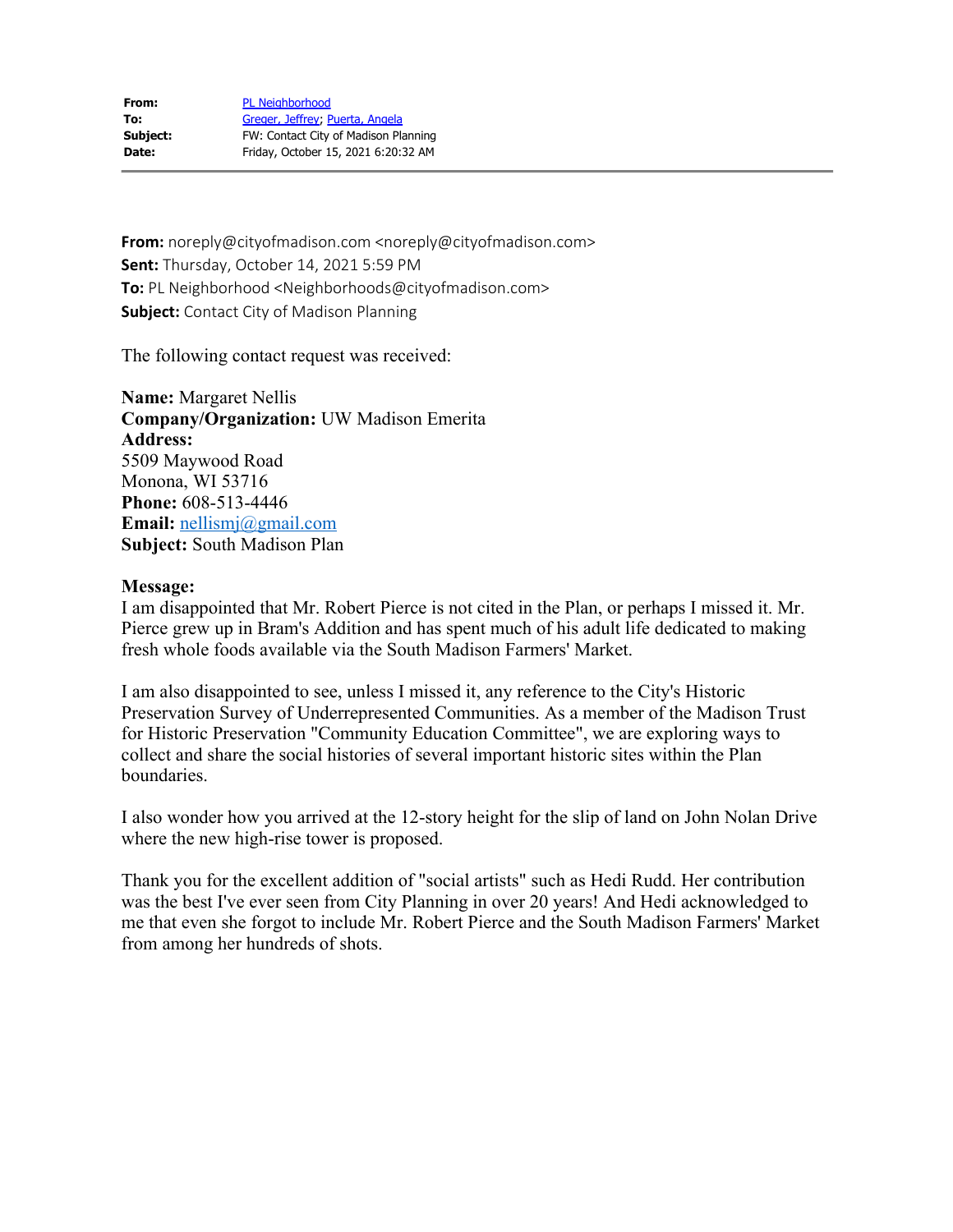**From:** noreply@cityofmadison.com <noreply@cityofmadison.com> **Sent:** Monday, October 18, 2021 1:14 PM **To:** PL Neighborhood <Neighborhoods@cityofmadison.com> **Subject:** Contact City of Madison Planning

The following contact request was received:

**Name:** Christopher Harvey **Address:** 1124 Emerald Street Madison, WI 53715 **Email:** [charvey@uwalumni.com](mailto:charvey@uwalumni.com) **Subject:** South Madison Plan

# **Message:**

I see the maximum building height limits for the "dense" areas are currently set at 12 stories. This is not appropriate according to the growth models that are projecting where our population will be in 10 years, let alone 20 or 30.

If Madison is serious about fostering environmentally-friendly growth, then we need City staff and our elected officials to understand that urban infill is the way to go. And the denser the infill (as long as City infrastructure can support it), the better. We need our representatives to be brave enough to stand up to the - often most vocal - NIMBY minority and support real urban infill that better provides for our community as a whole or we are going to be surrounded on all sides by (even more than we have already) massive suburban sprawl.

I understand the desire to preserve our views; of the Capitol, of clear sky from our back yards with no high-rise buildings but how many views of prairies, woodlands, wetlands are we willing to sacrifice for that? I myself will likely see my view impacted by higher buildings in the Olin Avenue triangle but the benefits outweigh the negatives in my opinion.

The population growth is coming to the area no matter what, it's a matter of where we provide everyone opportunities to live. Miles away where residents will commute in cars each day? Or near the City's downtown with public transportation taking the role of their commute?

It's time to get serious in Madison on what urban infill really is. I encourage City staff, officials, and members of the community to consider the long term affects of limiting urban infill near the heart of our City as this plan currently does.

Thank you for your time and attention.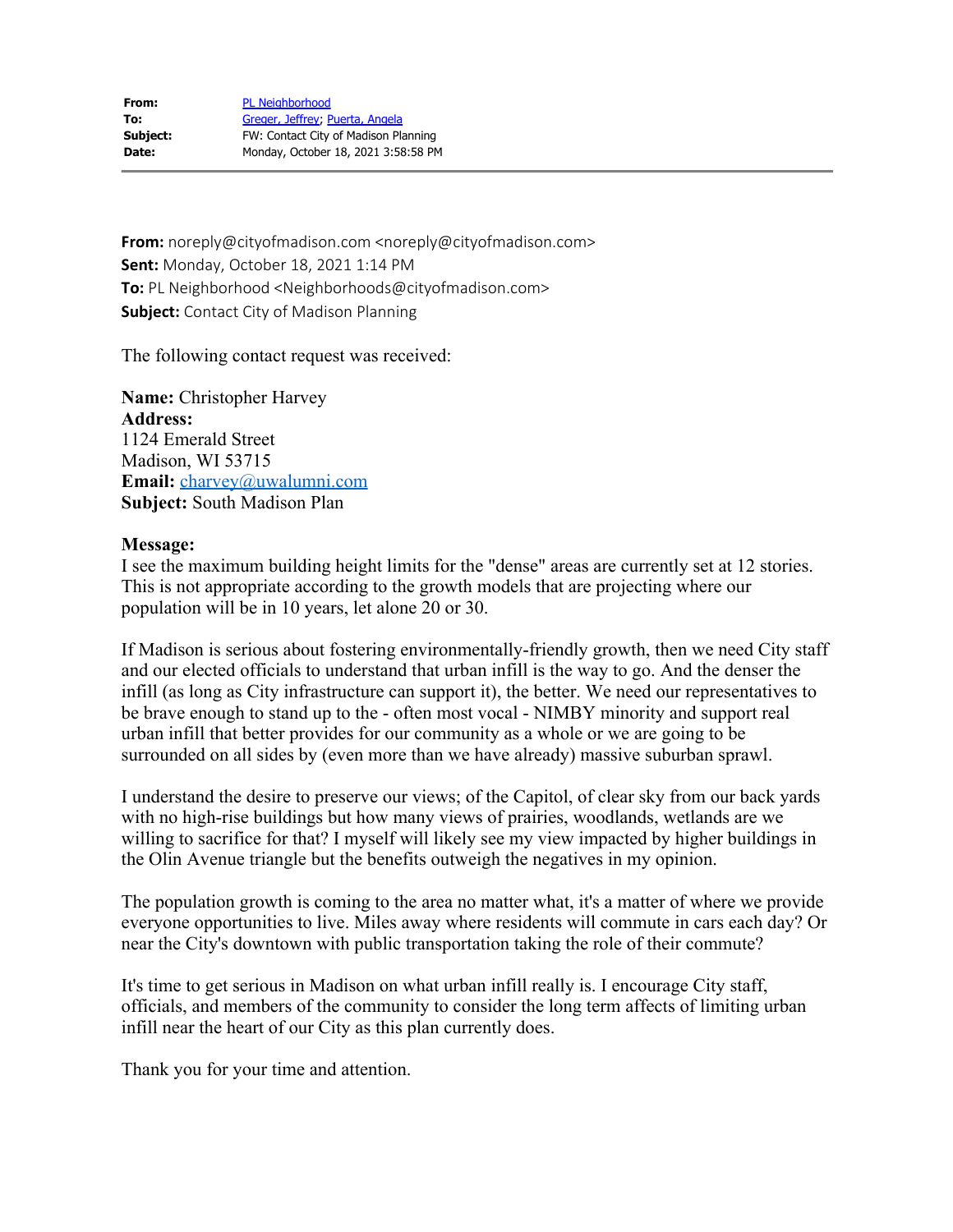| From:    | <b>PL Neighborhood</b>                |
|----------|---------------------------------------|
| To:      | Puerta, Angela; Greger, Jeffrey       |
| Subject: | FW: Contact City of Madison Planning  |
| Date:    | Wednesday, October 6, 2021 2:57:49 PM |

…

**From:** noreply@cityofmadison.com <noreply@cityofmadison.com> **Sent:** Wednesday, October 6, 2021 2:35 PM **To:** PL Neighborhood <Neighborhoods@cityofmadison.com> **Subject:** Contact City of Madison Planning

The following contact request was received:

**Name:** Dave Davis **Address:** 210 Koster St Madison, WI 53713 **Phone:** 608 257-3305 **Email:** davis da@charter.net **Subject:** South Madison Plan

### **Message:**

In general, absent the \$300M to \$500M invest in the AEC Campus envisioned by the Master Plan, does it really make sense to incorporate elements of their DDVS into the South Madison Plan? If it does make sense, which elements? How much of what's in the DDVS can we expect the county and/or AEC to fund? The AEC meeting yesterday made it clear that they don't have any money for this.

Since the city appears to be prepared to acknowledge elements of the DDVS in the South Madison Plan Update, and parts of the DDVS extend into aldermanic district 13 and the Bay Creek neighborhood, why haven't that alder and the Bay Creek neighborhood been more fully involved in the South Madison Plan Update process?

How will elements of the DDVS, particularly those related to new development, not lead to gentrification in South Madison? I've been asking this question for over two years and have yet to receive a response.

If the city endorses the DDVS, how is the city going ensure the goals taken from the DDVS, shown below, are met?

Page 39: REDUCE STORMWATER RUNOFF - The three focus areas identified in the study (Beltline Gateway, Core, and Lakeview) are comprised of commercial uses surrounded by surface lots that contribute to higher peaks of stormwater runoff. As redevelopment occurs in this these areas, green infrastructure practices will be installed in the new development such as rain gardens, green roofs, stormwater planters, porous pavement, etc. Encouraging a green infrastructure approach as the sites redevelop will not only improve the water quality in our lakes and waterways, but also can potentially reduce the volume and speed of stormwater runoff that contributes to flooding. Overall, incorporating green infrastructure elements beautifies our community and enhances the look of the development.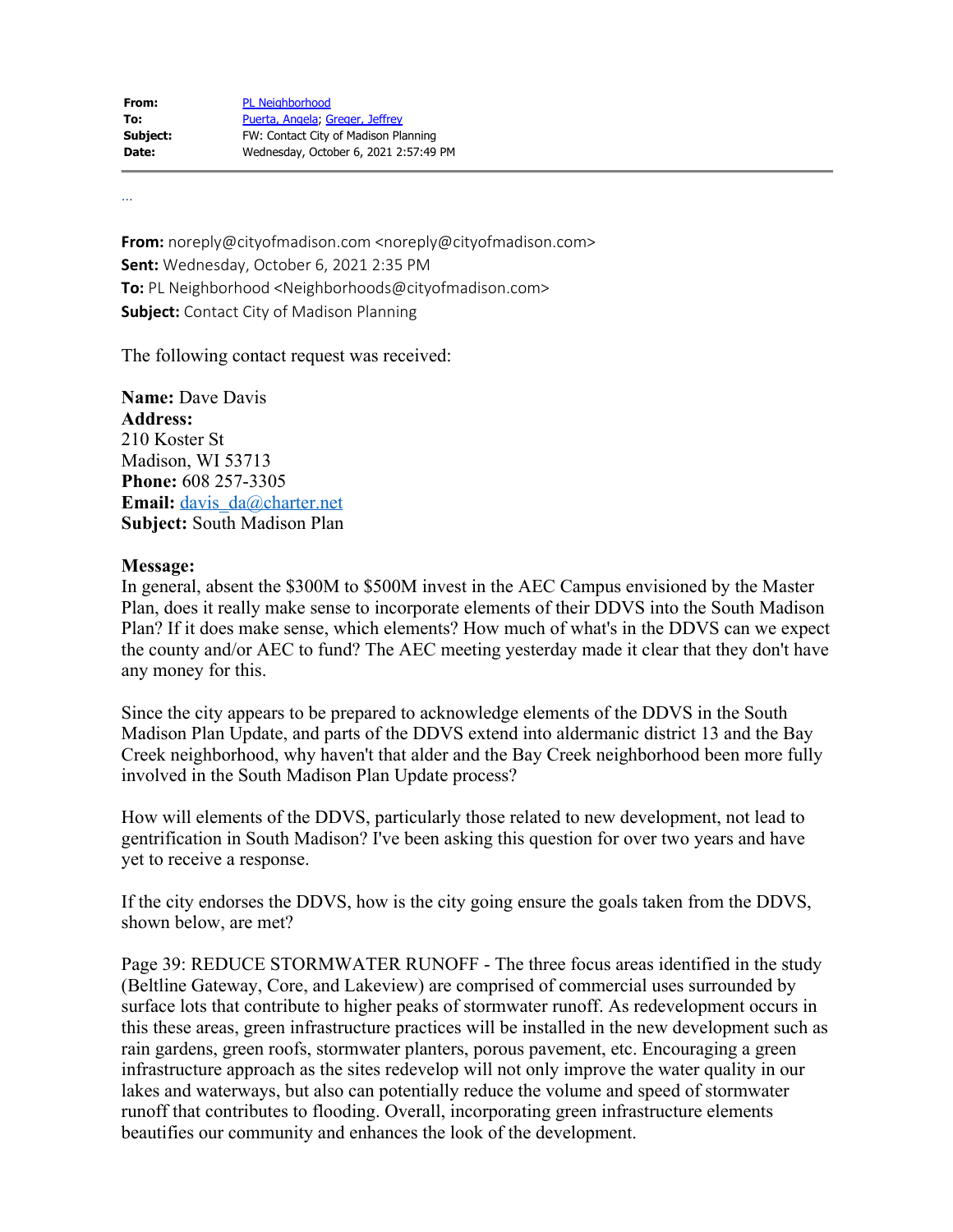?? Will the city require the stormwater management practices that the DDVS recommends for all new development in the Olin triangle, aka the wedge? The proximity of the wedge to Wingra Creek makes the implementation those recommended practices highly desirable, if not essential.

Page 40: TAX BASE, REVENUE, AND NEW DEVELOPMENT - The three identified focus areas are underutilized and obsolete redevelopment areas. However, they're strategically located in a part of the community that have the potential of not just creating development, but enhancing the image of our community and adding tax base. The new mix of uses and the much-needed improvements to form a unified District will create a dynamic area in Madison that generates additional revenue for the City and the region. To maintain affordability in the area, part of the redevelopment strategy is including a variety of housing types for a mix of income levels in the Lakeview Area.

?? Will the city require housing for a variety of income level in any new housing built in the wedge? If so, how?

Page 40: ADJACENT RESIDENTS - As the county grows and the Alliant Energy Center facilities expand to serve larger events, activity on the campus will increase. The Destination District Vision focused on placing major destination uses along the Beltline, Rimrock Road and John Nolen Drive corridors - close to major roadway corridors - and away from the adjoining neighborhoods. However, with the growth of major events and usage of the Alliant Energy Center, operational and event noise will likely continue to be aggravating to some neighbors during major outdoor events. The Alliant Energy Center should continue to work with immediate neighborhoods to find ways to help keep noise and impacts to a minimum.

?? How will the city ensure the AEC does this in perpetuity? While I believe that the current executive director of the AEC views those things as important, experience has taught us that not every executive director does. Brent won't be there forever and he could be replaced by a management company whose only concern is generating profits.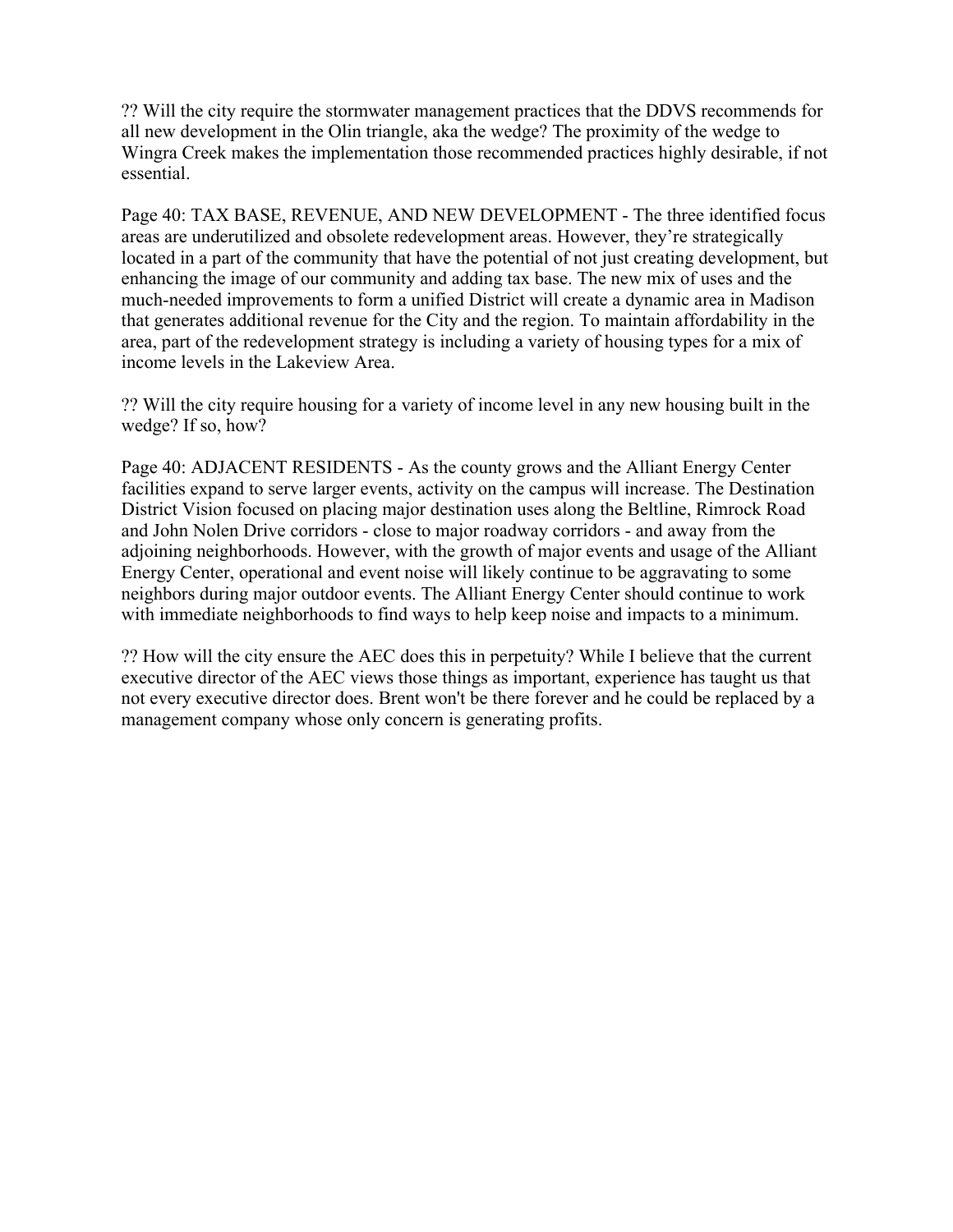**From:** noreply@cityofmadison.com <noreply@cityofmadison.com> **Sent:** Tuesday, October 19, 2021 1:28 PM **To:** PL Neighborhood <Neighborhoods@cityofmadison.com> **Subject:** Contact City of Madison Planning

The following contact request was received:

**Name:** Harald Kliems **Address:** 6 N Allen St Madison, WI 53726 **Email:** [kliems@gmail.com](mailto:kliems@gmail.com) **Subject:** South Madison Plan

# **Message:**

I'm writing in about the latest version of the South Madison Plan. Specifically, this comment concerns the proposed single-family home development in the Thorstad focus area. I strongly oppose low-density uses in this location. Located on what will soon be a high-frequency transit corridor and right next to the Wingra Creek bike path, we need to ensure that as many current and future Madisonians as possible will have an opportunity to live here. Single family homes are antithetical to this. Instead of creating residential units for hundreds or thousands, the plan propose to build houses for the few who can afford them or get them through the draw of luck. This will further increase the displacement pressure on surrounding areas and jeopardize the success of our transportation goals. Please revise this plan and increase the density in this area.

Thank you, Harald Kliems.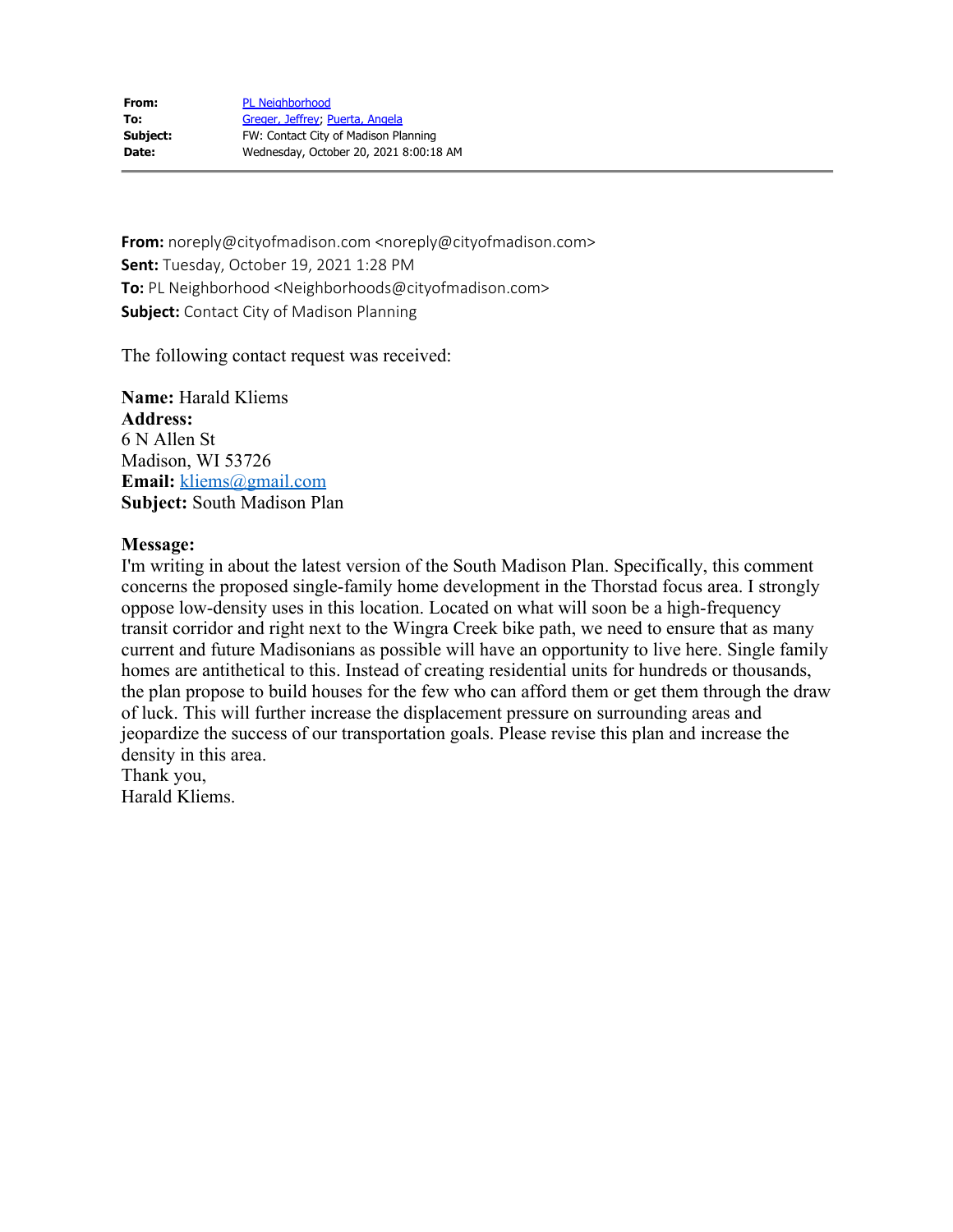| From:    | Dave Davis                                                                     |
|----------|--------------------------------------------------------------------------------|
| To:      | Puerta, Angela; Greger, Jeffrey; Carter, Sheri; Evers, Tag                     |
| Cc:      | Richter, Jeff, Valleri Quintanilla; Gillian, Barb; ofasomadisonpiaki@qmail.com |
| Subject: | South Madison Plan and the mobile home park                                    |
| Date:    | Monday, October 11, 2021 9:00:59 AM                                            |

Caution: This email was sent from an external source. Avoid unknown links and attachments.

## Angela,

Following our discussion at the Goodman Library last Thursday regarding the South Madison Plan and the mobile home park, I contacted four of the most active residents in the Capitol View Neighborhood, who are copied on this e-mail. I asked if any of them recall the neighborhood intending to oppose the inclusion of the mobile home park in the draft concept plan for focus area 4, "*Madison Mobile Home Park/Sundstrom Street Area."* Of the three that replied, none of them remembered that being the neighborhood's intent. In fact, Jeff Richter wondered why the concept plan for the MHP had been removed from the draft plan. Given that, I would like to request that you reinstate the draft concept plan for the MHP portion of focus area 4, and title it "*Madison Mobile Home Park."*

This request is based on the following conditions:

1) That in your previous, separate discussions with MHP residents they did not oppose their being included in the draft plan;

2) The proposed new street that would connect Nygard Street with W. Badger Road not be included in the plan as that was opposed by the neighborhood;

3) The revised draft of the SMP Update, showing the plan for focus area 4, be brought back to the Capitol View Neighborhood for review and approval;

4) The plan for the MHP would again include recommendations for quality of life and safety improvements such as a tornado shelter, community space, rehab or replacement of existing mobile homes to improve living conditions, etc; and, that the plan not recommend the displacement of any current MHP residents (although that may be the inevitable result of the city's fire and zoning codes).

I am hoping that by having a focus area concept plan that recommends achievable improvements for the MHP, the city's Plan Commission may be less inclined to recommend that the property be redeveloped. I'm not sure that's realistic but it seems worth a try.

In our discussion, I also expressed my surprise that either the city's Fire Marshall, Ed Ruckriegel, or Zoning Administrator, not sure who that is since Matt was promoted, would allow the current crowded conditions at the MHP to continue following the attachment of the town of Madison, due to the liability it could create for the city. Have you had a chance to discuss this with Ed and/or the current Zoning Administrator? If so, what were their responses? Also, have you been able to confirm with Fire Chief Davis that the MFD currently has the proper vehicles to provide adequate fire protection to the MHP as it exists today? I also have the same liability question for the city's Risk Manager.

If I have misstated anything, I would ask the other neighborhood residents to provide clarification.

Regards,